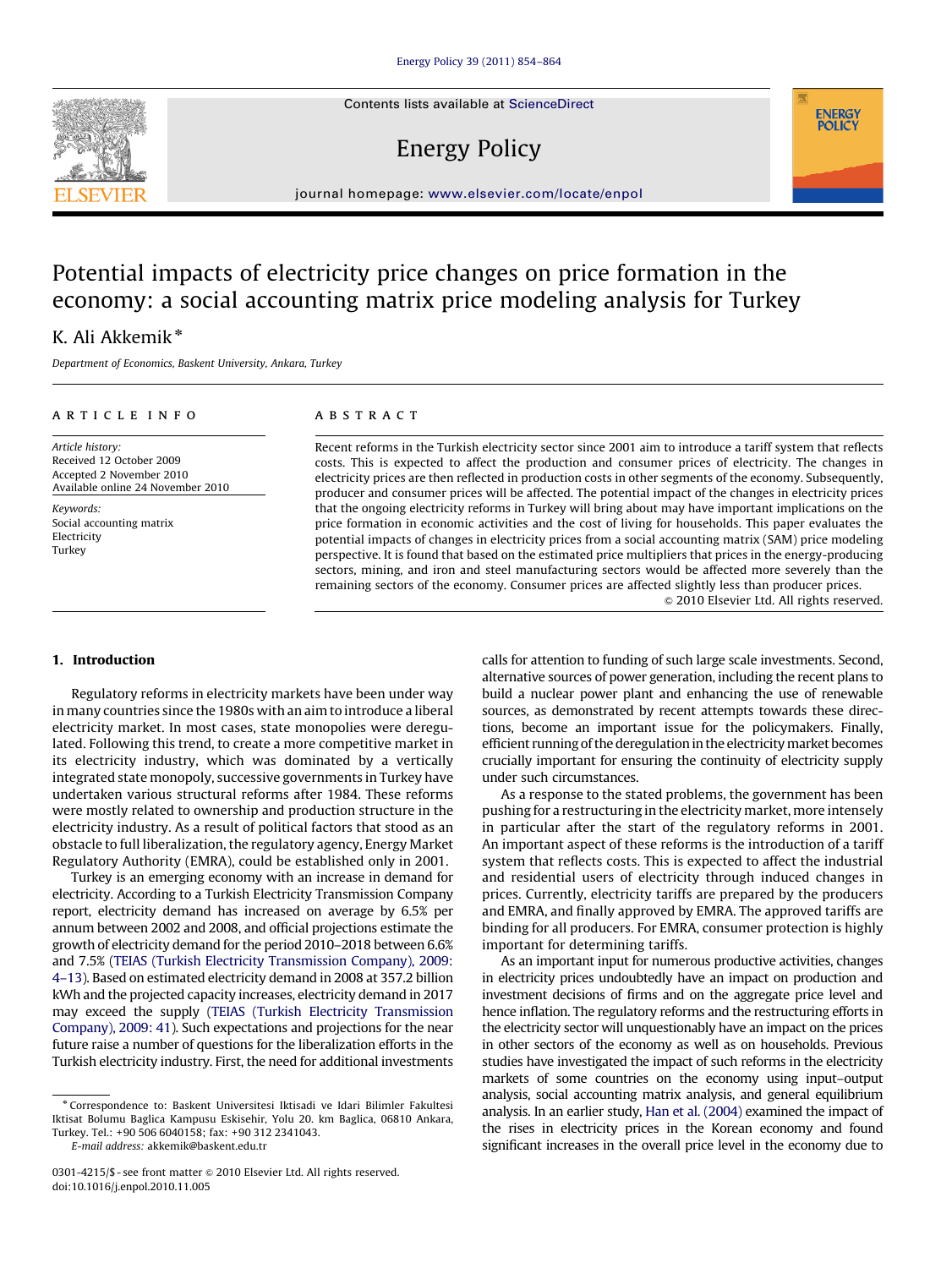high electricity dependence of the industries. [Nguyen \(2008\)](#page--1-0) examined the impact of increasing the electricity prices as envisaged by the government as part of the restructuring in the power sector in Vietnam and found no significant impact on the aggregate price level. [Zhao and](#page--1-0) [You \(2008\)](#page--1-0) examined the impact of electricity price reforms on the Chinese economy and found that if the electricity prices were increased by 10%, this price shock would affect the agriculture and manufacturing sectors the most. Finally, [Seymore et al. \(2009\)](#page--1-0) examined the impact of electricity generation tax on the South African economy and found negative impact on demand and employment, but when combined with benefits from pollution abatement, the net effect on the economy turns out positive.

The potential impact of electricity reform on sectoral producer and consumer prices in Turkey is an unexplored area although electricity market reforms in Turkey have been subject to a number of studies. In particular, the extent of inefficiency and the impact of the reforms on efficiency are of utmost importance. [Akkemik](#page--1-0) [\(2009\)](#page--1-0) found for the electricity generation sector in Turkey that efficiency and technological progress has improved after the regulatory reforms in 2001. [Bagdadioglu et al. \(2007\)](#page--1-0) found potential production efficiency gains (reduction in input usage by 16%) as a result of mergers among existing firms in the electricity distribution sector during the period 1999–2003 ([Bagdadioglu](#page--1-0) [et al., 2007](#page--1-0)). These studies imply potential benefits for firms and the sector as a whole from the recent reforms, such as cost reduction and the positive effect on firms' motives of production and profits through change of ownership. In addition, [Bagdadioglu](#page--1-0) [et al. \(2007\)](#page--1-0) examined the potential impact of electricity reform on different types of households in Turkey, using simulation analyses and data from 2003 Turkish Household Expenditure Survey. Price change scenarios address the mismatch between actual tariffs and long-run marginal costs that may arise from five different cases: (i) reflection of regional network losses, (ii) merger of distribution companies, (iii) a rise in the currently low residential to industrial tariff ratio, (iv) reduction of high taxes on households, and (v) a change in the current flat rate price system to a tariff system, which reflects consumption-related costs. They found that changing the tariffs and tariff structures have different effects on different household types. Their results point to adverse effects on low income households.

The recent regulatory reforms in the Turkish electricity market aims at restructuring the electricity market towards a competitive market. In this regard, privatization and investments to enhance the generation capacity and ensure supply security to meet the forecasted increases in demand are regulated and interim costbased tariff rates are set by the regulatory agency. According to the regulatory agency, tariff arrangements aim to balance the interests of consumers and suppliers, to encourage competition, encourage economic efficiency, and to ensure the financial viability of the electricity market ([EMRA \(Energy Market Regulatory Authority\),](#page--1-0) [2003: 52\)](#page--1-0). Since electricity is an important input for production and occupies a certain share of household expenditures, changes in the price of electricity stemming from such reforms have an impact on the economy. On another account, inflation has been an important source of macroeconomic instability for a long time in Turkey and the central bank is implementing an inflation targeting policy. Therefore, a change in aggregate price level due to price increases in important inputs such as electricity bear important policy implications. To address these issues, this paper evaluates the impact of the reforms on price formation for the production sectors and households from a social accounting matrix (SAM) price modeling perspective. In this approach, intersectoral relations are taken into account and the impact of a change in the cost of electricity generation on the price levels in the remaining production sectors of the economy are examined in a disaggregated manner. The SAM price modeling approach allows for an examination of the impacts of the changes in electricity prices on both the producer and consumer prices. In addition, the impact on aggregate households account, i.e., the impact on cost of living, is also investigated. SAM price models, after they were introduced by [Roland-Holst and](#page--1-0) [Sancho \(1995\)](#page--1-0), have been recently used in policy evaluation (e.g., [Parra and Wodon, 2008\)](#page--1-0). The novelty of this paper is that it is the first attempt to quantify how the changes in the electricity prices in Turkey impact on prices in other sectors. I believe that this study is particularly important at a time when there is a heated debate on the electricity demand–supply mismatch and a possible energy crisis due to this problem.

The remainder of the paper is organized as follows. Section 2 overviews the recent reforms in the Turkish electricity sector. The methodology of modeling prices in a SAM framework is explained in Section 3. Section 4 outlines the basic structure and the construction of the SAM. Policy experiments are done in Section 5. Finally, Section 6 concludes with policy recommendations.

#### 2. Recent reforms in the Turkish electricity sector

The figures in Table 1 demonstrate the importance of the electricity sector for Turkey. Rapid economic growth led to rapid growth in electricity demand. Between 1995 and 2007, average annual growth rates of electricity demand and generation were both 8.0% while generation capacity grew by about 6.7%. During the same period, per capita generation capacity and net electricity consumption grew annually by 5.1% and 6.4%, respectively. The need for reform arises from the rapid growth of demand and the need to ensure continuity in electricity supply. As can be seen in Table 1, electricity supply and demand have been in balance over the years. Official projections point to increase in need for investments in generation facilities to meet the demand that is projected to grow by 7.0% on average during the ten-year period 2009–2018 ([TEIAS \(Turkish Electricity Transmission Company\), 2009: 13\)](#page--1-0).

Restructuring and reforms in the Turkish electricity market started in 1984 but with slow progress until recently. Until 1993, the sector was dominated by a vertically integrated public monopoly. In 1993, this monopoly was split into Turkish Electricity Generation and Transmission Company (TEAS) and Turkish Electricity Distribution Company (TEDAS), both of which were state-owned enterprises. However, until 2001, the progress in the electricity market reforms was slow due to the legal obstacles that forbid private ownership in the electricity market. The government attempted to solve this problem by introducing alternative ownership types (i.e., build-operate-transfer, transfer of operation rights, and later on build-operate-own models) to attract private investors by way of long-term contracts. However, these moves did

Table 1

Electricity production and demand in Turkey.

Source: Turkish Electricity Transmission Co., Electricity Generation—Transmission Statistics of Turkey 2007

| Year | Installed<br>capacity (MW) | Electricity<br>generation (GWh) | Gross<br>demand (GWh) |
|------|----------------------------|---------------------------------|-----------------------|
| 1995 | 20.954                     | 86.247                          | 85.551                |
| 2000 | 27.264                     | 124.922                         | 128.276               |
| 2001 | 28.332                     | 122,725                         | 126.871               |
| 2002 | 31,846                     | 129,400                         | 132.553               |
| 2003 | 35.587                     | 140.581                         | 141.151               |
| 2004 | 36.824                     | 150.698                         | 150.018               |
| 2005 | 38.844                     | 161.956                         | 160.794               |
| 2006 | 40.565                     | 176.300                         | 174.637               |
| 2007 | 40.836                     | 191.558                         | 190.000               |
|      |                            |                                 |                       |